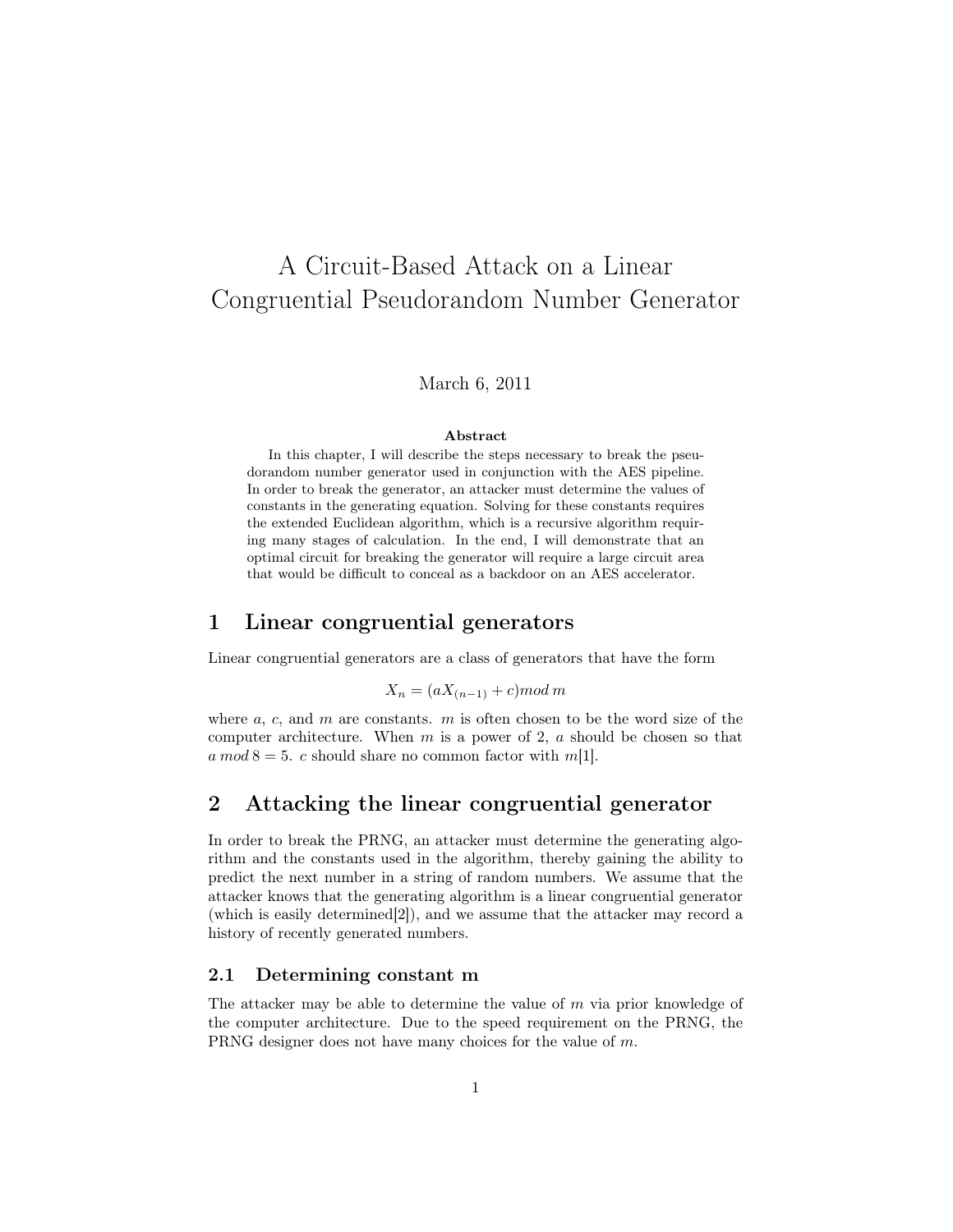#### 2.2 Determining constant a

The value of a can be solved for algebraically once the attacker records three consecutive outputs of the generator,  $x, y$ , and z.

From the generating equation of the PRNG,

$$
y \equiv ax + c \pmod{m} \tag{1}
$$

$$
z \equiv ay + c \pmod{m} \tag{2}
$$

Subtracting the two equations we obtain:

$$
(z - y) \equiv a(y - x) \pmod{m}
$$

Determining the value of a requires solving this equation in modular space to isolate a, which would involve finding the modular inverse of  $(y-x)$ . Finding the modular inverse of a number is more involved than simple division, and we will investigate it calculation method in the next section.

#### 2.3 Determining constant c

Again from equations 1and 2, we obtain an equation to solve for c.

$$
(y^2 - zx) \equiv c(y - x) \pmod{m}
$$

Note that solving for c also requires finding the modular inverse of  $(y - x)$ .

# 3 Solving for modular inverses using the extended Euclidean algorithm

The optimal method for determining the modular inverse is via the extended Euclidean algorithm[3]. In the following section, we manipulate the general form of equations that the extended Euclidean algorithm to show that the algorithm may be used to break the PRNG.

#### 3.1 The extended Euclidean algorithm

The extended Euclidean algorithm solves for equations of the form

$$
pu + qv = \gcd(p, q)
$$

where  $p$  and  $q$  are known constants.

In the special case that  $p$  and  $q$  are coprime (have no common factors), the equation takes on the special form

$$
pu + qv = 1
$$